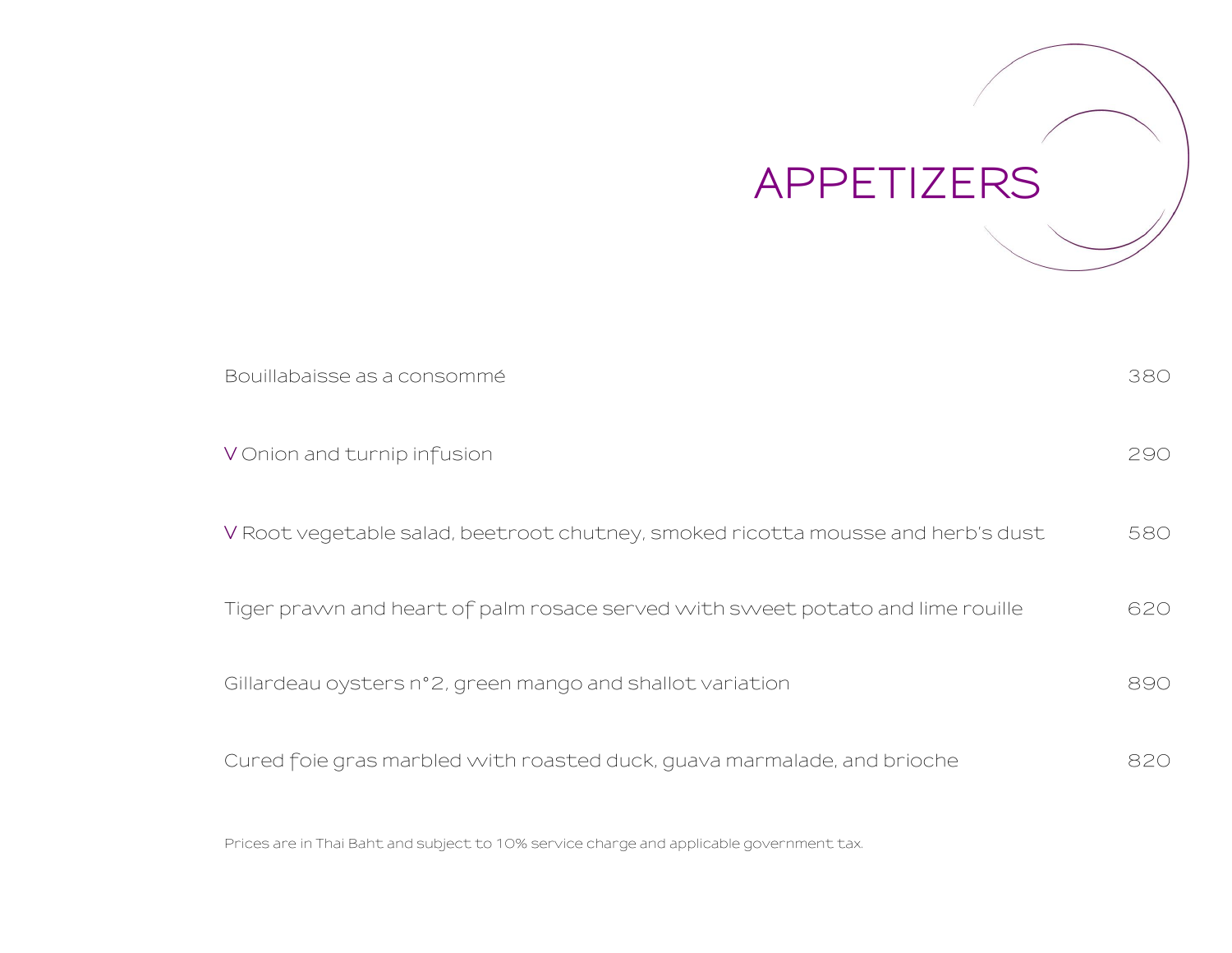## **MAIN COURSES**

| V Truffled scarpinocc ravioli, mushroom, chayote, and garlic emulsion           | 770  |
|---------------------------------------------------------------------------------|------|
| Lightly-smoked sea bass with caviar sauce                                       | 1490 |
| Tiger prawn, carrot mille-feuille, passion fruit Nantua sauce                   | 920  |
| Halibut à la Meunière with Suaeda maritima, salmon roe, and sea urchin emulsion | 1150 |
| Farmed slow cooked chicken, vegetable twist, Champagne cream sauce              | 890  |
| Pigeon, purple potato, sunchoke, roasted garlic, and lapsang souchong jus       | 1680 |
| Pan-seared Wagyu beef, mustard leaf mashed potato, and green peppercorn sauce   | 1550 |

Prices are in Thai Baht and subject to 10% service charge and applicable government tax.